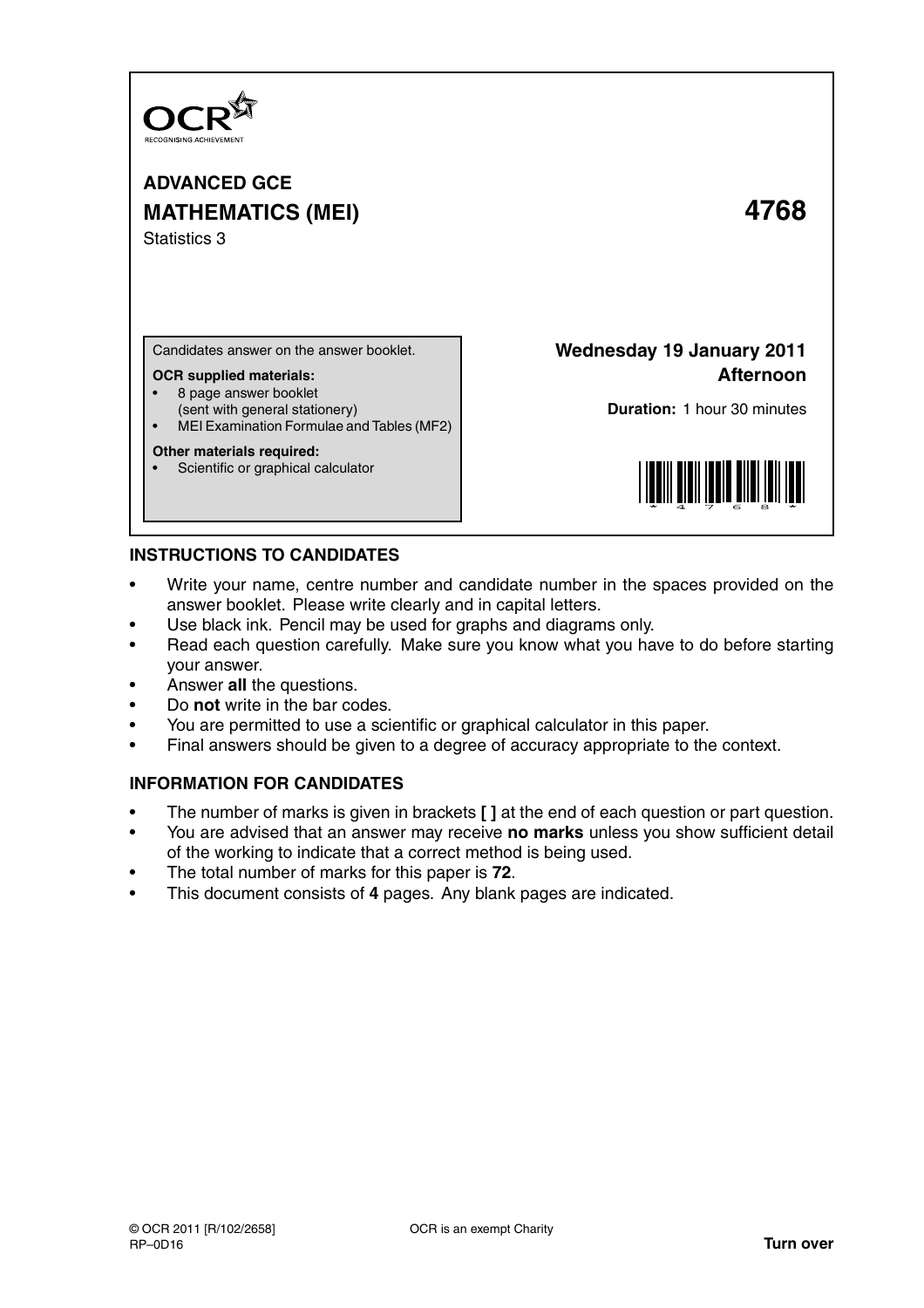- **1** Each month the amount of electricity, measured in kilowatt-hours (kWh), used by a particular household is Normally distributed with mean 406 and standard deviation 12.
	- **(i)** Find the probability that, in a randomly chosen month, less than 420 kWh is used. **[3]**

The charge for electricity used is 14.6 pence per kWh.

- **(ii)** Write down the distribution of the total charge for the amount of electricity used in any one month. Hence find the probability that, in a randomly chosen month, the total charge is more  $t$ han £60. **[3]**
- **(iii)** The household receives a bill every three months. Assume that successive months may be regarded as independent of each other.

Find the value of *b* such that the probability that a randomly chosen bill is less than £*b* is 0.99. **[4]**

In a different household, the amount of electricity used per month was Normally distributed with mean 432 kWh. This household buys a new washing machine that is claimed to be cheaper to run than the old one. Over the next six months the amounts of electricity used, in kWh, are as follows.

404 433 420 423 413 440

- **(iv)** Treating this as a random sample, carry out an appropriate test, with a 5% significance level, to see if there is any evidence to suggest that the amount of electricity used per month by this household has decreased on average. **[9]**
- **2 (a) (i)** What is stratified sampling? Why would it be used? **[4]**
	- **(ii)** A local authority official wishes to conduct a survey of households in the borough. He decides to select a stratified sample of 2000 households using Council Tax property bands as the strata. At the time of the survey there are 79 368 households in the borough. The table shows the numbers of households in the different tax bands.

| Tax band             | $ \mathbf{p}$ | $C - D$ | $\mathsf{H}=\mathsf{H}$ | $\mathbf{H} = \mathbf{H}$ |
|----------------------|---------------|---------|-------------------------|---------------------------|
| Number of households | 32 298        | 33211   | 1739                    |                           |

Calculate the number of households that the official should choose from each stratum in order to obtain his sample of 2000 households so that each stratum is represented proportionally. **[2]**

- **(b) (i)** What assumption needs to be made when using a Wilcoxon single sample test? **[2]**
	- **(ii)** As part of an investigation into trends in local authority spending, one of the categories of expenditure considered was 'Highways and the Environment'. For a random sample of 10 local authorities, the percentages of their total expenditure spent on Highways and the Environment in 1999 and then in 2009 are shown in the table.

| Local authority |      |  | Е                                                              |  | н |  |
|-----------------|------|--|----------------------------------------------------------------|--|---|--|
| 1999            | 9.60 |  | 8.40   8.67   9.32   9.89   9.35   7.91   8.08   9.61   8.55   |  |   |  |
| 2009            | 8.94 |  | 8.42   7.87   8.41   10.17   10.11   8.31   9.76   9.54   9.67 |  |   |  |

Use a Wilcoxon test, with a significance level of 10%, to determine whether there appears to be any change to the average percentage of total expenditure spent on Highways and the Environment between 1999 and 2009. **[10]**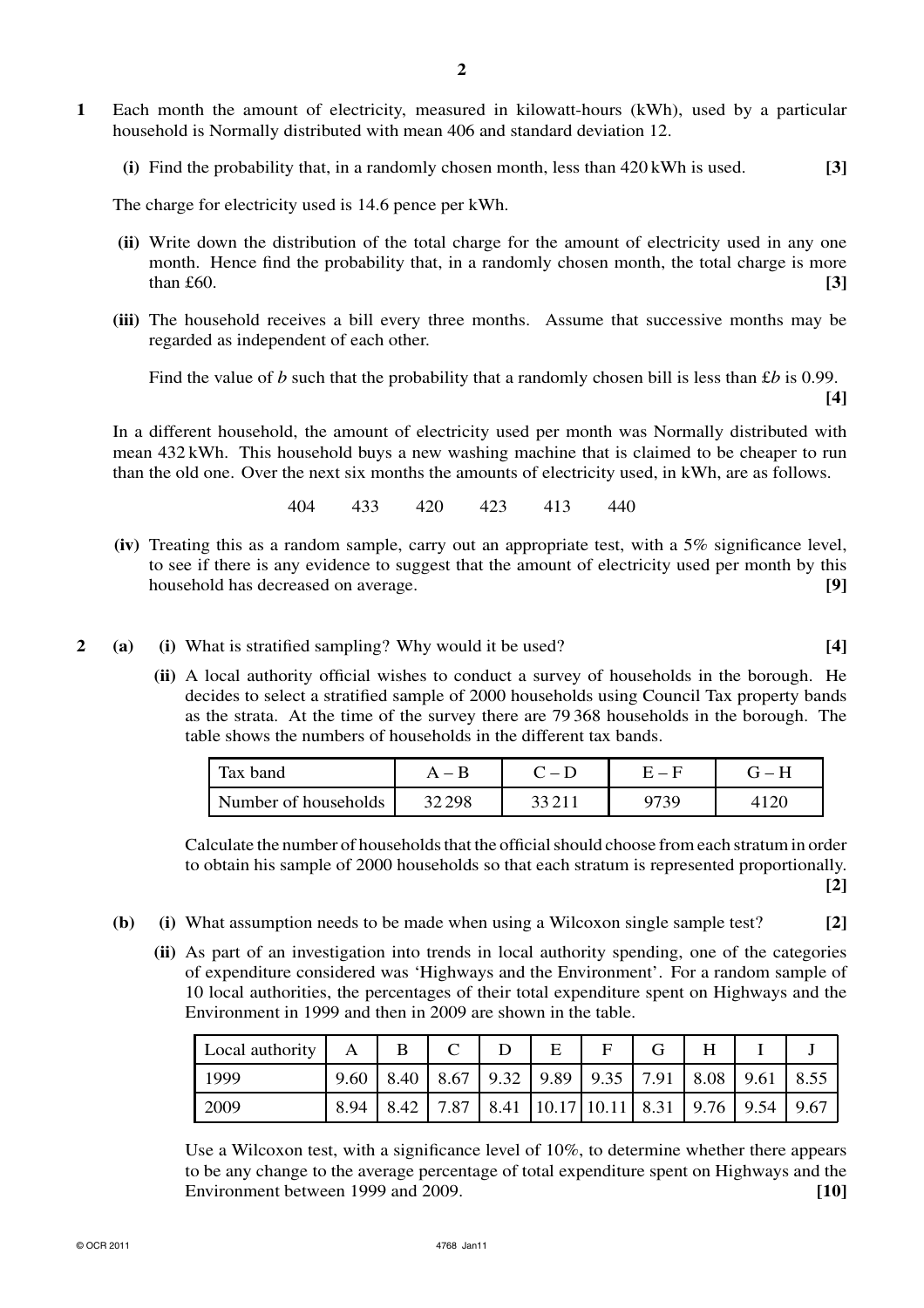**3** The masses, in kilograms, of a random sample of 100 chickens on sale in a large supermarket were recorded as follows.

|           |  |  | Mass $(m \text{ kg})$   $m < 1.6$   $1.6 \le m < 1.8$   $1.8 \le m < 2.0$   $2.0 \le m < 2.2$   $2.2 \le m < 2.4$   $2.4 \le m < 2.6$   $2.6 \le m$ |  |
|-----------|--|--|-----------------------------------------------------------------------------------------------------------------------------------------------------|--|
| Frequency |  |  |                                                                                                                                                     |  |

**(i)** Assuming that the first and last classes are the same width as the other classes, calculate an estimate of the sample mean and show that the corresponding estimate of the sample standard deviation is  $0.2227 \text{ kg}$ . **[3]** 

A Normal distribution using the mean and standard deviation found in part **(i)** is to be fitted to these data. The expected frequencies for the classes are as follows.

|                       |      |       |       |       | Mass $(m \text{ kg}) \mid m < 1.6 \mid 1.6 \le m < 1.8 \mid 1.8 \le m < 2.0 \mid 2.0 \le m < 2.2 \mid 2.2 \le m < 2.4 \mid 2.4 \le m < 2.6 \mid 2.6 \le m$ |      |
|-----------------------|------|-------|-------|-------|------------------------------------------------------------------------------------------------------------------------------------------------------------|------|
| Expected<br>frequency | 2.17 | 10.92 | 33.85 | 19.22 | 5.13                                                                                                                                                       | 0.68 |

- **(ii)** Use the Normal distribution to find *f* . **[3]**
- **(iii)** Carry out a goodness of fit test of this Normal model using a significance level of 5%. **[9]**
- **(iv)** Discuss the outcome of the test with reference to the contributions to the test statistic and to the possibility of other significance levels. **[3]**
- **4** A timber supplier cuts wooden fence posts from felled trees. The posts are of length  $(k + X)$  cm where *k* is a constant and *X* is a random variable which has probability density function

$$
f(x) = \begin{cases} 1+x & -1 \le x < 0, \\ 1-x & 0 \le x \le 1, \\ 0 & \text{elsewhere.} \end{cases}
$$

**(i)** Sketch f(*x*). **[3]**

- **(ii)** Write down the value of  $E(X)$  and find Var $(X)$ . [5]
- (iii) Write down, in terms of  $k$ , the approximate distribution of  $\overline{L}$ , the mean length of a random sample of 50 fence posts. Justify your choice of distribution. **[4]**
- **(iv)** In a particular sample of 50 posts, the mean length is 90.06 cm. Find a 95% confidence interval for the true mean length of the fence posts. **[4]**
- (**v**) Explain whether it is reasonable to suppose that  $k = 90$ . [1]